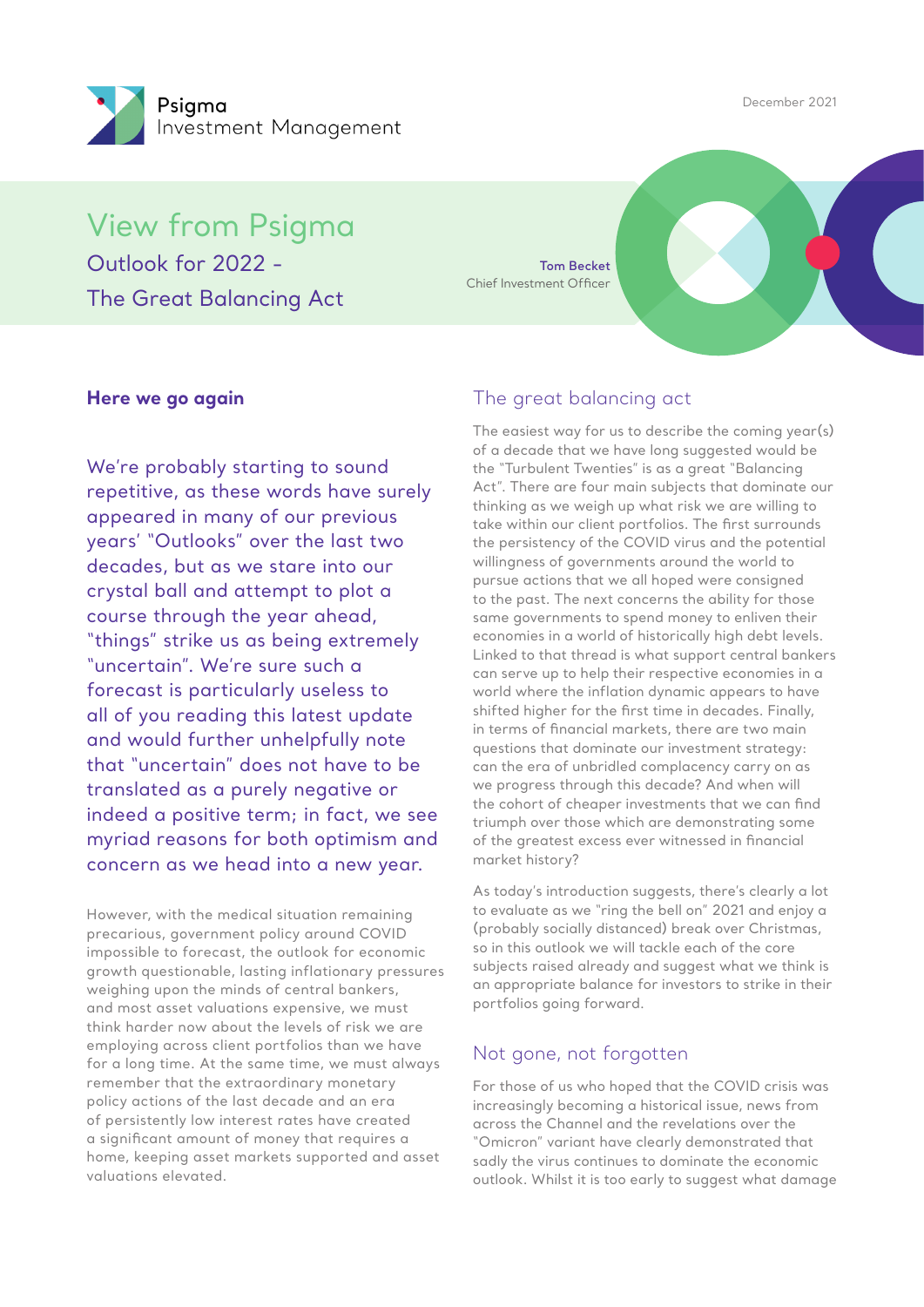the new variant will wreak upon the domestic and international economy, it is obvious that the natural reaction of politicians appears to be "panic early, think later". Let's hope that the early decisions taken in the UK are not a first step backwards on a path back to full lockdowns. Our interpretation is that the "hurdle" for lockdowns is certainly higher in the UK than other countries, most notably in Europe, based upon our government's previous policies and the world-leading vaccination programme and subsequent booster drive that has been implemented here. But we cannot be sure, and clearly the approaches adopted across many European nations are a stark reminder that we are "not out of the woods yet". Our best hope is that the new variant does not continue to spread the alarm it has in its early stages, that vaccinations continue to limit the number of hospitalisations and deaths, and that we limp on through the long winter without drastic limitations imposed again upon our daily lives.

### Economic volatility to continue

Quite obviously, the medical situation will drive the global economy, much as it has through a volatile year for economic activity in 2021. Overall, the economic experience this year has been positive, with the first six months of this year enjoying a rapid rebound in economic activity, as economies reopened, and vaccinations provided the global economy with a necessary shot of confidence in the arm. However, the late summer and early autumn saw growth slip once again as the emergence of the "Delta" variant hit various sectors of the economy and stultified overall economic activity. However, as the year has entered its final stretch, growth once again accelerated, and until very recently we were confident of finishing this strange year with a flourish. As hard as it is to forecast the year ahead, our core view would be that the winter will be "bumpy", but growth will pick up again in Q2 2022, before growth gradually tails off towards the end of the year, with pent-up demand starting to expire and the impacts of the troughs and recoveries of the COVID-influenced economy starting to normalise towards trend levels of growth. Trend growth rates are likely, in our view, to be less impressive than many presently hope that they will be, as the abilities of governments to spend upon yet more stimuli is checked by the simple fact that they broadly have no money and an enormous amount of debt. Governments' financial states have gone from terrible to disastrous over the last two years; surely this will act as an impediment to future spending plans?

### What can governments do?

Of course, despite the parlous state of their finances, governments around the world are not about to embark upon a path of frugality; the word "austerity" has been consigned to the history books, never to be mentioned again, but any expectation that governments can continue to spend using a blank cheque book, as they have over the last eighteen months, is surely wrong. We should therefore expect growth rates to slip and possibly stagnate in the next couple of years, unless there is a material improvement in companies using their large cash piles for higher rates of research and development. Whilst such a trend would be welcome and a massive positive for the global economy, the evidence remains that companies would for the most part rather enrich themselves and their shareholders, so the greater likelihood remains for hyperactive central bank policies to continue in their attempts to try and calm the choppy seas created by ever-growing waves of government debt.

As we sit here today, in an ever-evolving medical and economic situation, central bankers are tentatively moving away from the gargantuan support packages that they have put in place for the last eighteen months, to help governments, companies and consumers through the economic shock forced upon us by the COVID crisis. However, with economic growth now positive and many of the world's economies having clawed back the lost economic ground created by the various lockdowns and limitations imposed, central bankers are under pressure to pack up their tools and go home. The pertinent question is, how well can the global economy chug along without the central bankers continuing to chuck fuel upon the economic engine? We expect that this will be a question we can evaluate properly in the year ahead.

## Is inflation the game changer?

The difference between the situation that central bankers find themselves in now compared to the years immediately following the Great Financial Crisis of 2008 is that we now quite clearly have an inflation problem. Excuses might be made for this period of rising prices, but even the most ardent "deflationist" must admit that right now the price of nearly everything we need to live on is going up and in many cases, prices are going up materially (and certainly more quickly than governments and central banks might freely admit). This could impact upon the central bankers' ability to resort back to aggressive monetary easing, if the economy were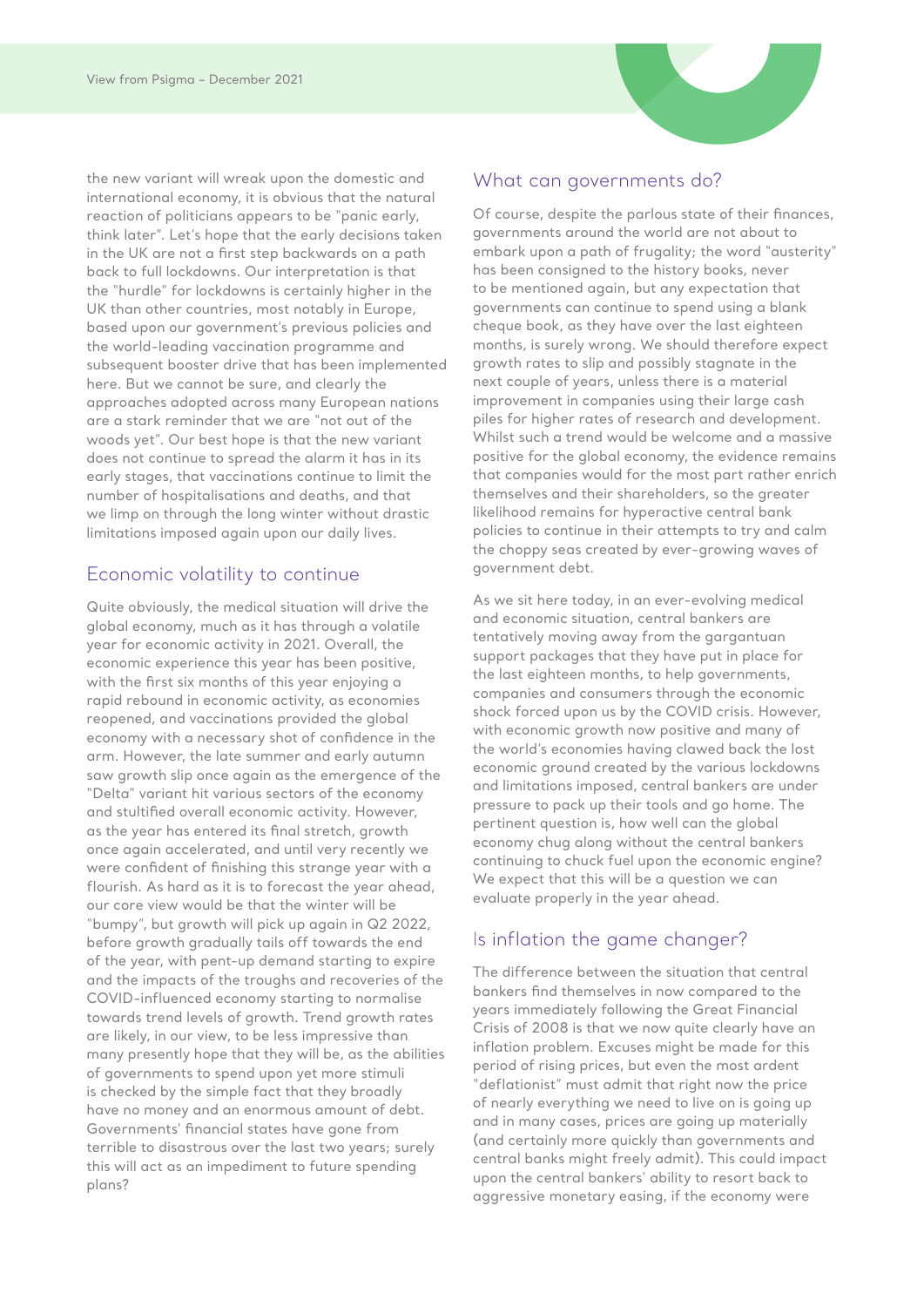to slow once again or bond markets were to start to have trouble digesting the enormous amount of bond issuance that governments will need to continually create in order to match their unbalanced spending promises. This is a pernicious situation and a trap that we have long worried that central bankers might fall into; inflation might need to be tamed through rate rises and a cessation of quantitative easing, but the last thing that cash-strapped governments can afford is less support and rising borrowing costs on their teetering debt piles.

This "Catch-22" leads us to some troubling conclusions; all things being equal, higher quality fixed rate bonds are likely to be poor investments in the coming years (although there will hopefully be an opportunity presented to acquire at higher income yields), whilst the potential for a "policy error" around inflation is high. Central bankers might claim to be impotent in the inflationary battle, as they would fairly argue that they can't fix global supply chains that have become discombobulated by COVID and balkanised in a world of reduced trust, but this misses the point that their lasting largesse has created a demand shock whereby many consumers all want more of the same things at the same time. Inflation is currently both a supply-side and a demand-side driven phenomenon. In short, despite their painful protestations, we are worried that central bankers are "way behind the curve", even if rate rises are expected in both the UK and US in the next twelve months, and that they should have moved their economies out of the emergency room much earlier. The fact that they haven't and their obvious timidity in acting decisively on inflation makes us worried they are storing up inflationary issues for the future and we would urge investors to protect their assets against such a possibility. This is exactly what we are doing in our client portfolios, as even if hopefully inflation numbers start to drift down through 2022, we expect them to remain at relatively elevated levels (by comparison to the last decade).

### Obvious value but will it be recognised?

If we are right and the key macroeconomic inputs to our investment process provide little certainty as we head in to 2022, how can we structure our client portfolios and attempt to make positive returns in an unpredictable year? The key message to all our clients is that, as we sit here and cast our investment nets around the world, we are comforted by the opportunities that are on offer to investors willing to take a longer view. Undoubtedly, the actions of central bankers and governments have created enormous distortions in markets, leading to excessive valuations and the prospects of poor returns in the future from some of the more fashionable investments of the last few years. It could well be that core investment indices languish in the coming years, as the very positive returns of the last three years are digested.

However, it is also very hard to sit here today, in a world of elevated asset valuations across both public investment markets and all private assets, and argue that certain equity markets, such as the UK's FTSE All-Share that trades on roughly 12 times next year's earnings and a dividend yield of 4%, are expensive. Similar arguments can be made for positive future returns from markets such as Japan and Asia, which trade on sensible relative and absolute valuations, whilst offering the prospect of future earnings growth from the Asian economic engine.

The issue from a relative performance perspective is that one could have made such an argument for those cheaper markets for over five years and seen the comparative trajectory of the US market, which trades at historically expensive multiples, exhibit the traits of one of Elon Musk's rockets. The question that many have tried to answer, with many losing their jobs as they have been wrong (they would argue early), is when the historical trend of "mean reversion" might take place and "value" areas of global equity markets consistently outperform. Certainly, there have been flashes of improvement in recent times, such as the vaccine-inspired rally around the turn of last year into this one, but such periods have been fleeting and a "reversion to trend" of previous winners triumphing again has quickly reasserted itself.

How do we balance our long-held philosophy of contrarian investing alongside such an entrenched pattern of expensive growth companies winning? The answer is that we do not bet too much on either "value" or "growth", but rather select those sectors or investments from both sides of the divide that we consider having the best balance of risk and reward. Whilst we like some of the cheaper value sectors and unpopular regions, we also have a bias towards more popular sectors such as infrastructure and renewable energy technology, both of which have been fashionable because that is where the governments will continue to spend our money in the coming years. Whether a company is considered to be "value" or "growth", we strongly believe that in the coming years the key determinant for individual corporate success will be how companies manage to control profit margins. Profit margins are currently extraordinarily wide, as until recently wages have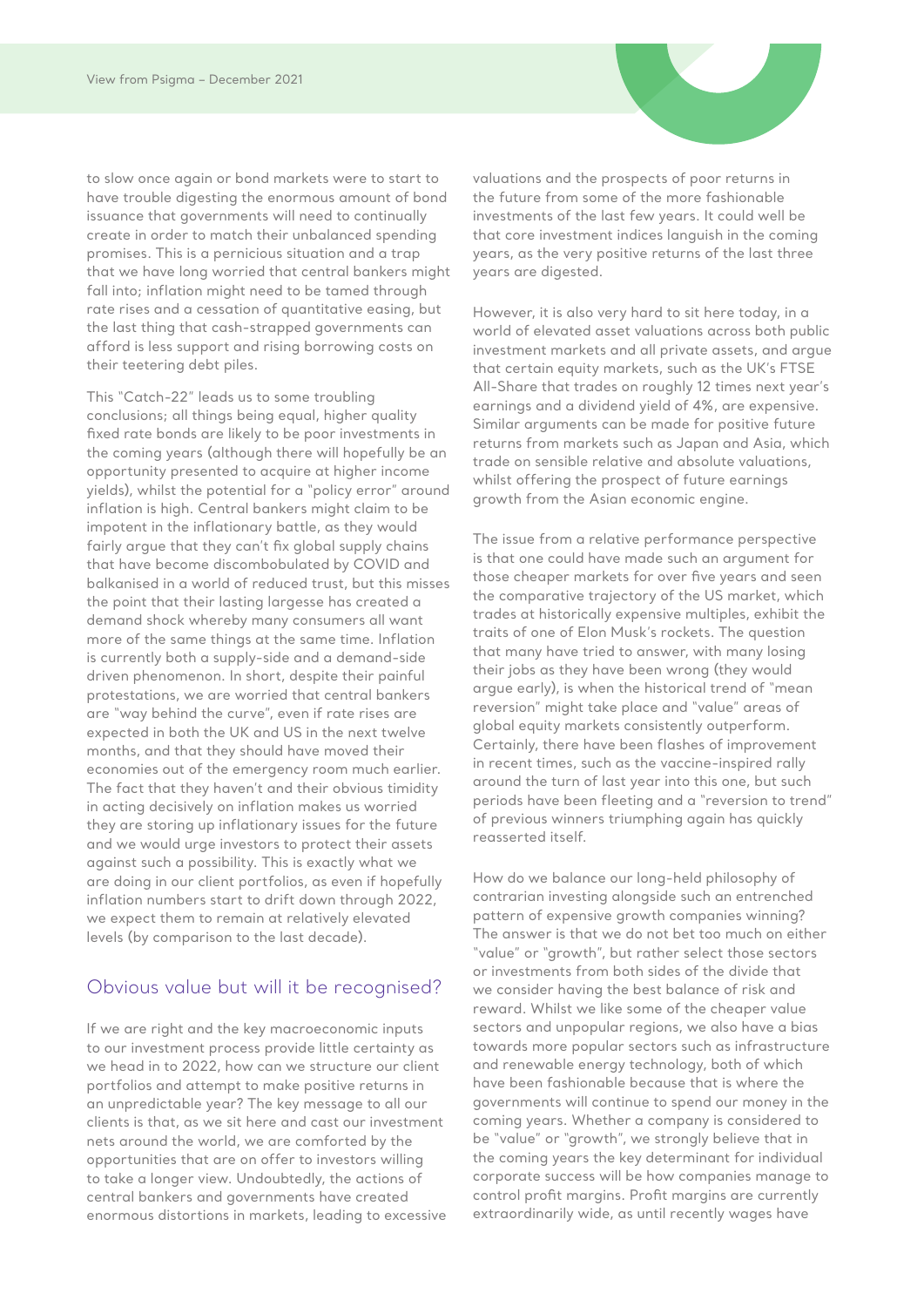been low, commodity prices have been under control, corporate taxes have been falling and borrowing costs almost non-existent. Now that all those factors have changed or are changing, 2022 could be a year when the outlook for overall corporate profitability becomes less impressive and selectivity becomes increasingly key.

## Are there any opportunities in bond markets?

As we have suggested, there is an air of complacency over equity markets, which might be misplaced given the more difficult outlook for the year ahead, at a time of high valuations. The same could be said for fixed interest markets. In most cases, investor confidence reigns and yields are very low. The relaxed attitude is possibly justified by the simple fact that the prospect of companies defaulting is very low in today's environment of zero interest rates and the absolute willingness of investors to refinance companies' debt at basically any price. We don't expect this to last through the years ahead as surely some discipline will return to markets, as central banks row back their stimulus packages, interest rates start to rise and "inflation uncertainty" starts to dominate investors' minds. As with equities, it is not a case of despairing but thinking differently. We can still identify a range of attractively priced corporate and consumer loans, with low possibilities for default and inflation-plus yields that might be vital in the coming years. While equities have been the obvious beneficiary of most of 2021's "risk-on" environment, we continue to admire the risk and return characteristics of a range of specialist bond investments.

## Emerging markets to reward investors

Outside of developed world equity and bond markets, we are attracted to the relative value opportunities on offer in the emerging world. Investors have rightly become more concerned about the short-term prospects for Chinese growth and regulation, as well as the fear that the developing world will take longer to recover from COVID. We can sympathise with these arguments,

but as we look further out into this decade, we believe that the growth trajectory of Asia is strong, and the valuations of many investments adequately compensate our clients for the potential risks we are taking through such investments. This will be a key area of focus as we progress through next year.

### Conclusion

There is plenty for investors to think about as they sit down for their Christmas dinners. As we have detailed today, the next year ahead is predictably unpredictable, but we expect significantly more volatility as the great tectonic plates of the economy, monetary policy and asset valuations grind together through 2022. With the situation around COVID continuing to add to the range of risks in the global economy, it is right to be on our guard. The shifts in the key macroeconomic factors could easily lead to the occasional "earthquake" across financial markets and vicious swings in sentiment. We are not worried by volatility; in fact, we welcome it. The opportunity to buy certain investments at cheaper prices is exactly what we would like. As we have consistently said for the last twenty years, we believe that a combination of attractive long-term investments and shorter-term tactical trading opportunities, thrown up in the volatility we envisage, is a sensible solution to the challenges ahead.

Thank you for all your support and we wish you a healthy and happy end to the year.

### **Tom Becket**

Chief Investment Officer

For further insights from our CIO Tom Becket check out the Psigma Voice, our communication platform providing you with a variety of investment and market commentary.

www.psigma.com/psigma-voice/